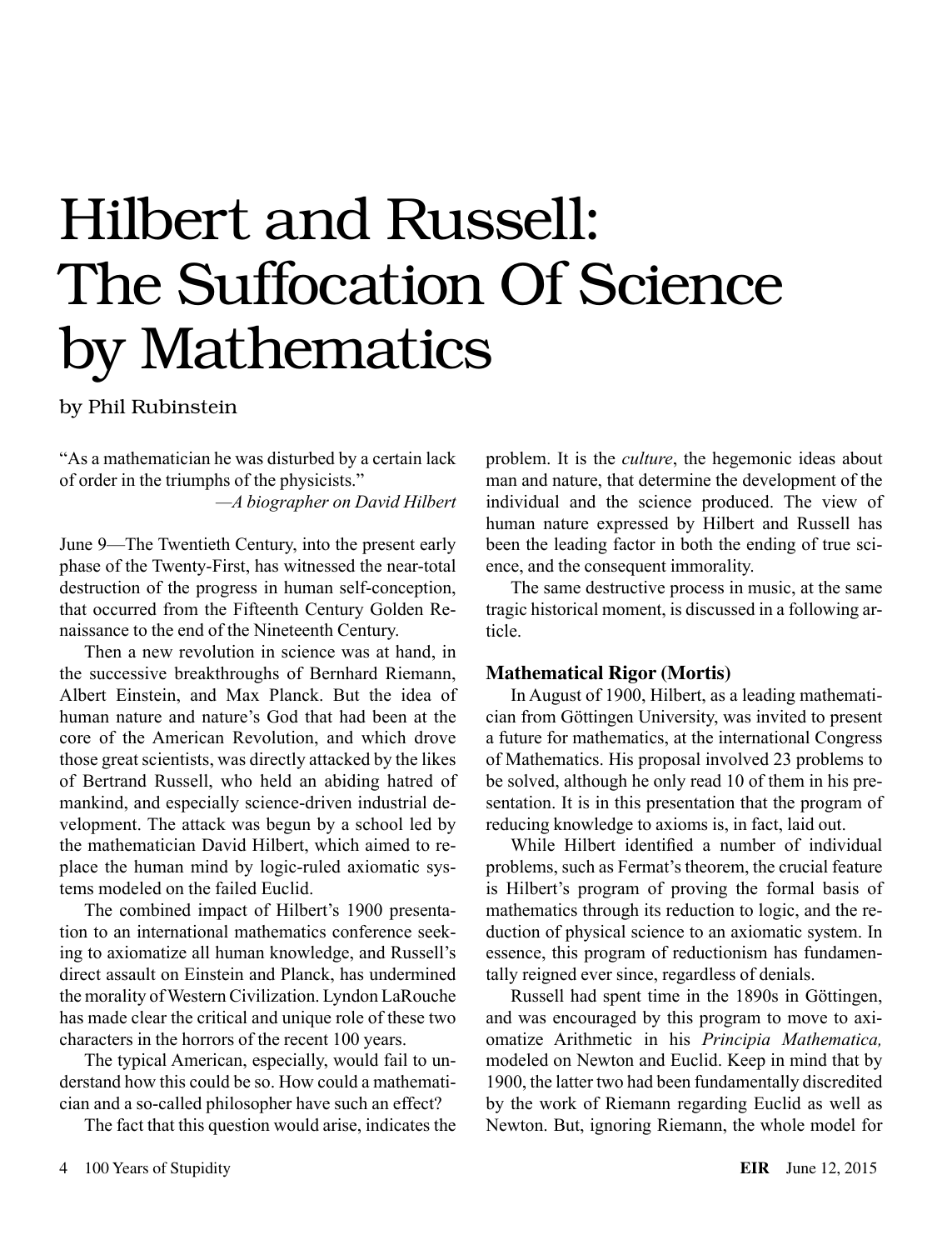

*The devastation of World War I, being surveyed by an American soldier at Montfaucon, France, 1918.*

Hilbert's project was Euclid, stripped of specific axioms and reduced to the form of axiomatizing.

To quote the problems as Hilbert stated them: Number two in his list was "To investigate the consistency of the Arithmetic axioms"; and number six, "To axiomatize those physical sciences in which mathematics plays an important role."

For a science to be valid, it must be of this type, as Hilbert later expressed the primacy of mathematical rigor for physics. And "progress" must be the reduction of science to this form of mathematical rigor.

This meant that all of science in principle, as well as our view of the universe, reduces to a minimum of accepted truths and rules of derivation. Such a system could then be proven only to be *consistent and complete* by a formal proof. It would contain all, and only, the truths of arithmetic, physics, etc. There would be nothing new in the universe. Scholars would merely deduce the truths and wait to find the corresponding experience.

This is much of what we see practiced today, for example in the so-called Standard Model of the universe.

What Hilbert and Russell did was to make deduction the only standard of truth. But with this view, there is no creative human mind that represents access to the real world, and it is the hegemony of this outlook that

marks the decline of intellectual morality in the Twentieth Century.

### **Against Creative Discovery**

This attack on creativity occurred just as science had been brought to the verge of a complete revolution, based on the creation of fundamentally new principles upon which to base our understanding and action in the universe in which we exist.

In 1900 Planck discovered the Quantum in which radiation was packaged, contrary to the simple continuum idea of electro-magnetic radiation that had existed until then. This was followed by Einstein's Special, and then later General, Relativity from 1905 to 1912-1915, which changed entirely our concept of Space-Time;

and Einstein's hypothesis of the photon—the quantum of light—as well.

Also reflecting the potential for a higher-order breakthrough, was the work of Louis Pasteur, Pierre Curie, and Vladimir Vernadsky. The possibility of developing Physics from the standpoint of life, and more, was at hand.

Of these three, only Vernadsky survived much past 1900, and he was increasingly committed to the question of life in its relation to the non-living; or, better put, that we have to know the non-living from the standpoint of the living. In this regard he saw the work of Curie on dissymmetry as critical. Vernadsky's hypothesis later took the form of whether we could identify the changes in Space-Time that occurred in Life and even in the Mind.

Precisely this constellation of new or hypothesized principles remain the direction in which science needs to go, a century later.

The work of Planck, Einstein, and Vernadsky formed a potential triad, like the one identified by Lyndon LaRouche that led to the achievements of the Renaissance: Brunelleschi, Cusa, and Kepler. As in the first triad, we have the microcosm, the macrocosm, and the systemic unity of the two.

Such a scientific revolution can only be brought to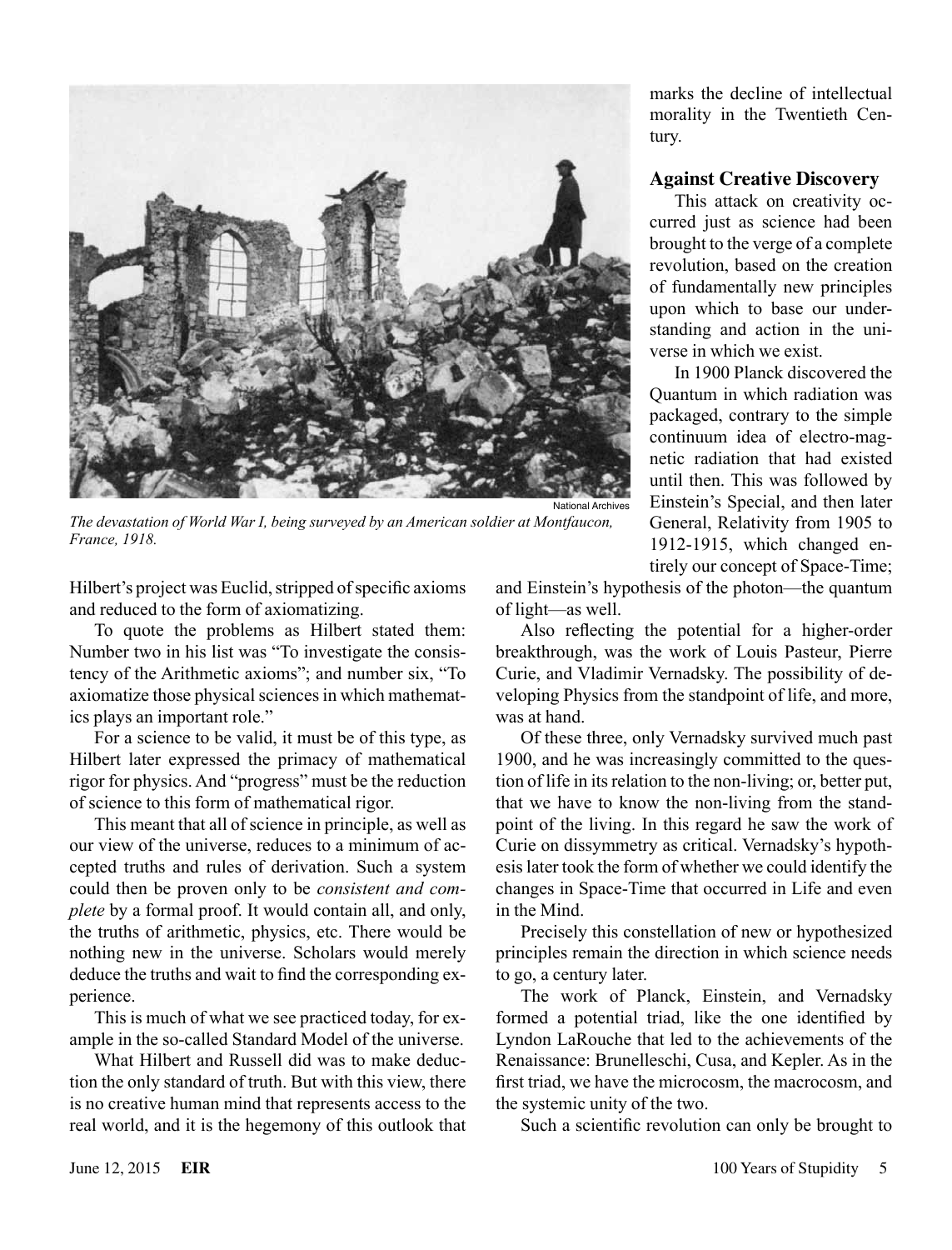fruition by the creation of a new system, beyond the reach of, but subsuming, prior ideas. This would mean not giving up causality, but rather a new systemic conception of cause. Einstein, for example, once said, that causality in the quantum realm may be more like a Bach fugue.

On the contrary, *creative change* in human knowledge and capability was ruled out by Hilbert and Russell as a standard of truth or knowability. Russell took this to a dark extreme of pseudo-scientific pessimism and cynicism about humanity, becoming over the ensuing 60 years one of the most famous, and the most evil man of the Twentieth Century.

# **Morality Destroyed**

To get at the destruction wrought by this, one has to grasp the moral dimension. This lies in the nature of LaRouche's physical economy conception, as it developed from the political and economic conception of Alexander Hamilton.

The critical distinction of LaRouche's physical economy is the recognition that value in human economy is the production of a growth in the development of the powers of labor. This is what Hamilton calls artificial labor. It is the production of the capacity for creativity. In reality, value lies in a higher order of activity than we are presently capable of. It is the future potential, systemically, of the power and extension of the reach of that power into new domains of the Universe, which is value. Value is always systemic, and lies in the potential future. It can never be limited to a system, it can never be axiomatic or deductive. This is the nature of man, as economics is the science of the reproduction of the human species. We do not reproduce ourselves as animals do, merely biologically.

This also gives us insight into the Twentieth Century, its wars, its degeneration, and the seminal role of Hilbert and Russell. By their definitions, there was no human mind, no creativity, no action on the future, and therefore no moral purpose, no mission for the human species. Thus there was no reason for the individual to exist.

In fact, all of modern economics, from Adam Smith to game theory, rests itself on this premise of the amorality of the humankind. The effort to effect the future call it government, society, or as you wish—is to be ruled out as interference in the workings of nature. From there, it is a relatively short step to treat the poor as biological failures, to countenance euthanasia for the sick and elderly, to see a war of all against all in society, and to promote depopulation—Russell's favorite. For this system of monetarism, value lies not in human beings but in the price of financial instruments, without regard to any change in productivity. It is far from an accident that by the end of the Twentieth Century, nearly all "top" investment bank and hedge fund speculative traders had been educated as mathematicians, and this continued true after the crash they brought on us in 2008.

That Hilbert and Russell led to this is not an accidental feature of their theoretical outlook. Hilbert makes it clear that the real world is subordinate to the rigor of an axiomatic system. To quote a favorable biographer, Constance Reid, "But as a mathematician he was disturbed by a certain lack of order in the triumphs of the physicists." Then, "A few fundamental phenomena should be set up as the axioms from which all observable data could then be derived by rigorous mathematical deduction as smoothly and as satisfyingly as the theorems of Euclid had been derived from his axioms. But this project required a mathematician."1

The case of Russell has been covered extensively by Lyndon LaRouche, both in *EIR* and in a major *Fidelio* article in 1994, "How Bertrand Russell Became an Evil Man."2 Here I will only add some material that gives us an insight into his uniquely oligarchic hatred of humanity in its creative form.

One such example is from a Russell biographer, himself a British philosopher, who began writing the biography as an admirer. In the introduction to his second volume he says:

The second thought that has come to dominate my reaction to Russell, particularly in the latter half of his life, is how emotionally maimed he was. He was, it sometimes seems, simply not capable of loving another human being,. .. In many of his political writings this notion appears as the duty to love humanity in the sense of regarding all mankind as, in some sense, coextensive with one's own ego.... He was unable to conceive of loving a person unless he could regard that person as part of himself.3

<sup>1.</sup> Reid, Constance. *Hilbert*, Berlin, New York, Springer Verlag, 1970, p. 127.

<sup>2.</sup> LaRouche, Lyndon. "How Bertrand Russell Became an Evil Man," *Fidelio*, Fall 1994, available at www.schillerinstitute.org.

<sup>3.</sup> Monk, Ray. *Bertrand Russell, The Ghost of Madness, 1921-1970*, The Free Press, New York, N.Y., 2000, p. 12.